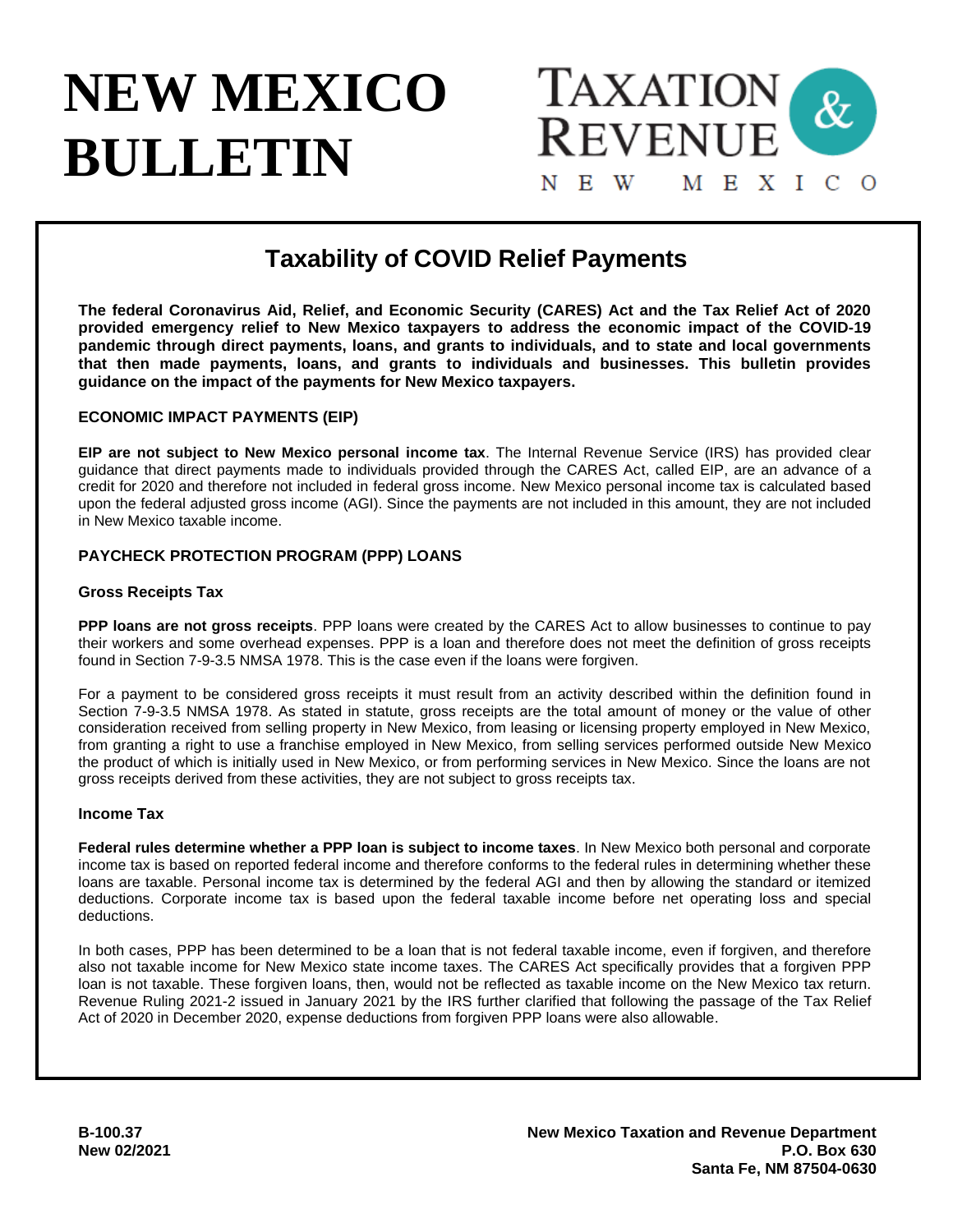### **GRANTS PROVIDED AS PART OF THE CARES ACT**

#### **Gross Receipts Tax**

**Most grants received through CARES Act funding are not subject to gross receipts tax**. For an amount of money to be considered gross receipts the payment must be the result of an activity within the definition of gross receipts found in Section 7-9-3.5 NMSA 1978. Receiving a grant, therefore, would normally not be considered gross receipts unless the receipt of the grant required the recipient to perform a transaction, such as performing services. This means that most small-business grants provided to businesses by local governments through funds made available through the CARES Act are not included in gross receipts. The City of Albuquerque's Small Business Economic Relief Grant, which was funded by the CARES Act, is one such example. The city providing the grant does not require the recipient to perform a service to receive the grant.

Furthermore, payments received by most healthcare providers from the Provider Relief Fund, created by the CARES Act, are explicitly exempt from gross receipts tax. Section 7-9-41.6 NMSA 1978 exempts the "receipts of health care providers, other than hospitals licensed by the department of health, from payments by the United States department of health and human services from the federal public health and social services emergency fund to providers eligible to receive the payments pursuant to the federal Coronavirus Aid, Relief, and Economic Security Act." This exempts payments made from the Provider Relief Fund to reimburse healthcare providers for expenses for providing patient care. However, as the statute states above, this exemption does not apply to hospitals. Hospitals may have gross receipts if the grant they received was in exchange for performing services.

### **Income Tax**

**Federal rules determine whether grant is subject to income taxes.** While not subject to gross receipts tax, a grant is likely taxable as income for most recipients. Funds a business receives through a grant would generally be considered income, but each grant has its own rules and may have exclusions from tax in some cases. The IRS provided guidance earlier in the year that the income provided to businesses from the CARES Act is generally taxable. If the grant money is taxable at the federal level, it would be taxable at the state level for the same reasons of conformity provided above. Furthermore, special rules apply to tribes and Pueblos, tribal corporations, and entities, for whom such grants are often not subject to income taxation. Taxpayers falling into this category should seek further guidance.